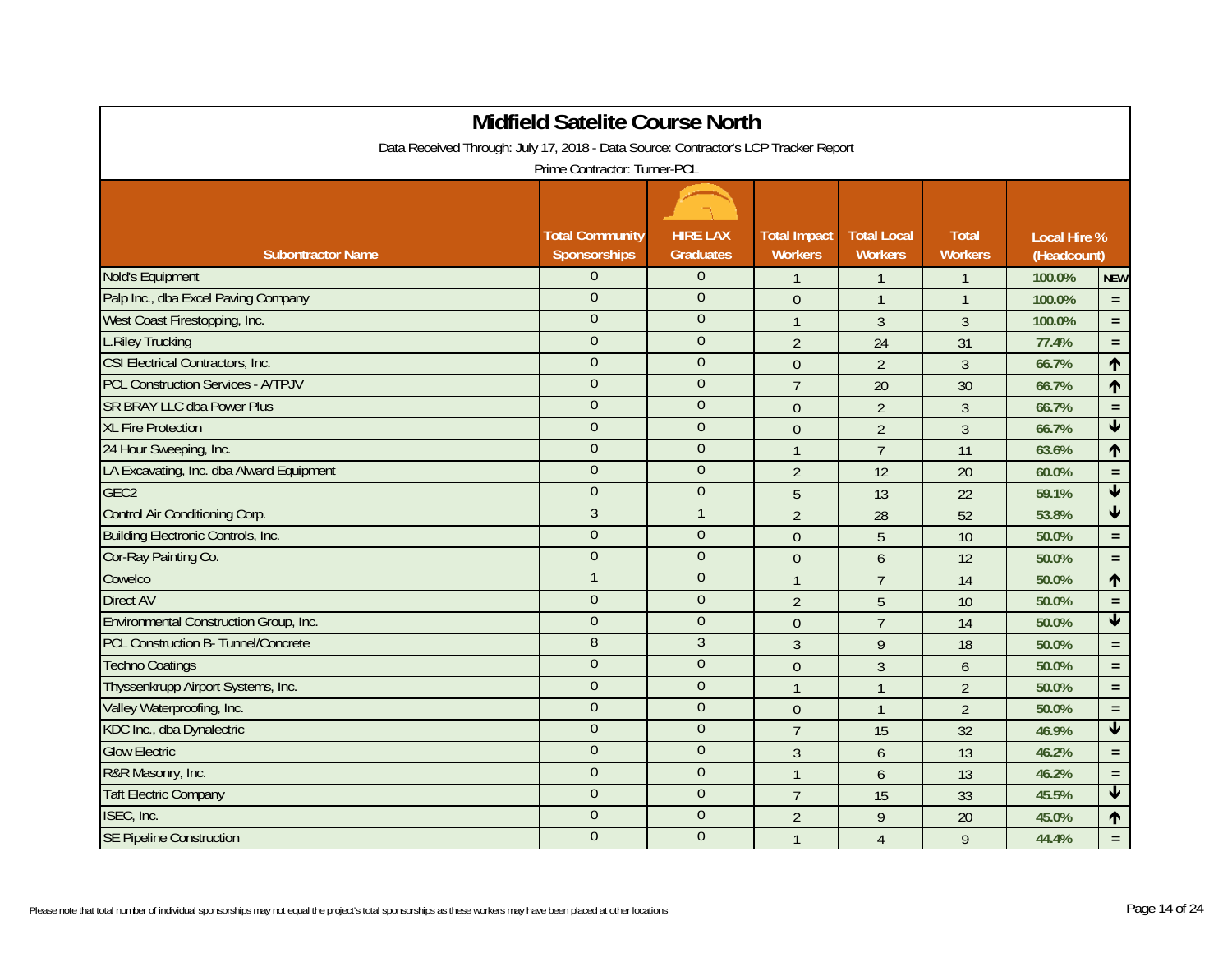|                                                                                     | <b>Midfield Satelite Course North</b>         |                                     |                                       |                                      |                                |                                    |                            |  |  |
|-------------------------------------------------------------------------------------|-----------------------------------------------|-------------------------------------|---------------------------------------|--------------------------------------|--------------------------------|------------------------------------|----------------------------|--|--|
| Data Received Through: July 17, 2018 - Data Source: Contractor's LCP Tracker Report |                                               |                                     |                                       |                                      |                                |                                    |                            |  |  |
| Prime Contractor: Turner-PCL                                                        |                                               |                                     |                                       |                                      |                                |                                    |                            |  |  |
|                                                                                     |                                               |                                     |                                       |                                      |                                |                                    |                            |  |  |
| <b>Subontractor Name</b>                                                            | <b>Total Community</b><br><b>Sponsorships</b> | <b>HIRE LAX</b><br><b>Graduates</b> | <b>Total Impact</b><br><b>Workers</b> | <b>Total Local</b><br><b>Workers</b> | <b>Total</b><br><b>Workers</b> | <b>Local Hire %</b><br>(Headcount) |                            |  |  |
| Alert Insulation Co., Inc.                                                          | $\Omega$                                      | $\mathbf{0}$                        | $\mathbf{1}$                          | 6                                    | 14                             | 42.9%                              | $\blacklozenge$            |  |  |
| California Earth Transport, Inc.                                                    | $\overline{0}$                                | $\overline{0}$                      | 9                                     | 58                                   | 138                            | 42.0%                              | $\blacklozenge$            |  |  |
| Infinity Drywall Contracting, Inc.                                                  |                                               | $\mathbf{1}$                        | $\Omega$                              | 5                                    | 12                             | 41.7%                              | $\equiv$                   |  |  |
| <b>Comet Electric</b>                                                               | $\overline{0}$                                | $\theta$                            | $\overline{1}$                        | 12                                   | 30                             | 40.0%                              | $\uparrow$                 |  |  |
| <b>Conti Corporation</b>                                                            | $\overline{0}$                                | $\theta$                            | $\mathbf{0}$                          | 6                                    | 15                             | 40.0%                              | $\equiv$                   |  |  |
| <b>Farwest Insulation Contracting</b>                                               | $\overline{0}$                                | $\theta$                            | $\overline{2}$                        | $\overline{2}$                       | 5                              | 40.0%                              | $\equiv$                   |  |  |
| <b>Safe Scaffolding</b>                                                             | $\Omega$                                      | $\overline{0}$                      | $\overline{2}$                        | 6                                    | 15                             | 40.0%                              | $\uparrow$                 |  |  |
| Vellutini Corp dba Royal Electric Company                                           | $\Omega$                                      | $\theta$                            | $\mathbf{1}$                          | 8                                    | 20                             | 40.0%                              | $\blacktriangledown$       |  |  |
| Zolnay Insulation, Inc.                                                             | $\overline{0}$                                | $\overline{0}$                      | $\overline{0}$                        | $\overline{2}$                       | 5                              | 40.0%                              | $\equiv$                   |  |  |
| Murrco Construction, Inc.                                                           | $\overline{2}$                                | $\theta$                            | $\overline{2}$                        | 11                                   | 28                             | 39.3%                              | $\overline{\blacklozenge}$ |  |  |
| Helix Electric, Inc.                                                                |                                               | $\mathbf{1}$                        | 5                                     | 21                                   | 54                             | 38.9%                              | ↑                          |  |  |
| San-Mar Construction Co., Inc.                                                      | $\overline{2}$                                | $\theta$                            | $\overline{1}$                        | 29                                   | 75                             | 38.7%                              | $\equiv$                   |  |  |
| Coast Insulation Contractor, Inc. dba Coast Building Products                       | $\overline{0}$                                | $\overline{0}$                      | $\mathbf{1}$                          | $\overline{4}$                       | 11                             | 36.4%                              | $\blacktriangledown$       |  |  |
| <b>Tahlequah Steel</b>                                                              | $\overline{0}$                                | $\overline{0}$                      | 5                                     | 18                                   | 50                             | 36.0%                              | $\uparrow$                 |  |  |
| Concrete Coring Company                                                             | $\overline{2}$                                | $\Omega$                            | $\mathbf{1}$                          | 5                                    | 14                             | 35.7%                              | $\equiv$                   |  |  |
| Saddleback Waterproofing                                                            | $\overline{0}$                                | $\theta$                            | $\overline{2}$                        | 11                                   | 31                             | 35.5%                              | $\uparrow$                 |  |  |
| <b>Best Contracting Services, Inc.</b>                                              | $\overline{0}$                                | $\overline{0}$                      | $\overline{7}$                        | 40                                   | 116                            | 34.5%                              | ↑                          |  |  |
| NorthStar Contracting Group, Inc.                                                   | $\overline{0}$                                | $\overline{0}$                      | $\mathbf{0}$                          | 12                                   | 35                             | 34.3%                              | $\equiv$                   |  |  |
| Bagatelos Glass Systems, Inc.                                                       | $\overline{3}$                                | $\mathbf{1}$                        | $\overline{1}$                        | 11                                   | 33                             | 33.3%                              | $\equiv$                   |  |  |
| <b>Brady Company</b>                                                                | $\overline{0}$                                | $\Omega$                            | $\mathbf{1}$                          | 5                                    | 15                             | 33.3%                              | $\equiv$                   |  |  |
| Gonsalves & Santucci dba Conco                                                      | $\overline{0}$                                | $\overline{0}$                      | 9                                     | 93                                   | 279                            | 33.3%                              | $\blacklozenge$            |  |  |
| Karcher Insulation, Inc.                                                            | $\Omega$                                      | $\Omega$                            | $\overline{1}$                        | $\mathbf{1}$                         | $\mathfrak{Z}$                 | 33.3%                              | $\equiv$                   |  |  |
| Northwest Excavating, Inc.                                                          | $\overline{0}$                                | $\overline{0}$                      | $\mathbf 0$                           | $\overline{1}$                       | $\mathfrak{Z}$                 | 33.3%                              | $\equiv$                   |  |  |
| Penhall Company                                                                     | $\overline{0}$                                | $\overline{0}$                      | $\overline{2}$                        | 10                                   | 30                             | 33.3%                              | $\equiv$                   |  |  |
| South Coast Specialty Construction                                                  | $\Omega$                                      | $\Omega$                            | $\mathbf{0}$                          | $\mathbf{1}$                         | $\mathfrak{Z}$                 | 33.3%                              | $\uparrow$                 |  |  |
| Steve Bubalo Construction Co.                                                       | $\overline{2}$                                | $\overline{0}$                      | $\overline{4}$                        | 11                                   | 33                             | 33.3%                              | $\equiv$                   |  |  |
| Upland Contracting, Inc.                                                            | $\overline{0}$                                | $\theta$                            | $\theta$                              | $\overline{2}$                       | 6                              | 33.3%                              | $\equiv$                   |  |  |
| <b>Wolverine Fire Protection Co</b>                                                 | $\overline{4}$                                | $\overline{4}$                      | $\overline{4}$                        | $\overline{7}$                       | 21                             | 33.3%                              | $\blacklozenge$            |  |  |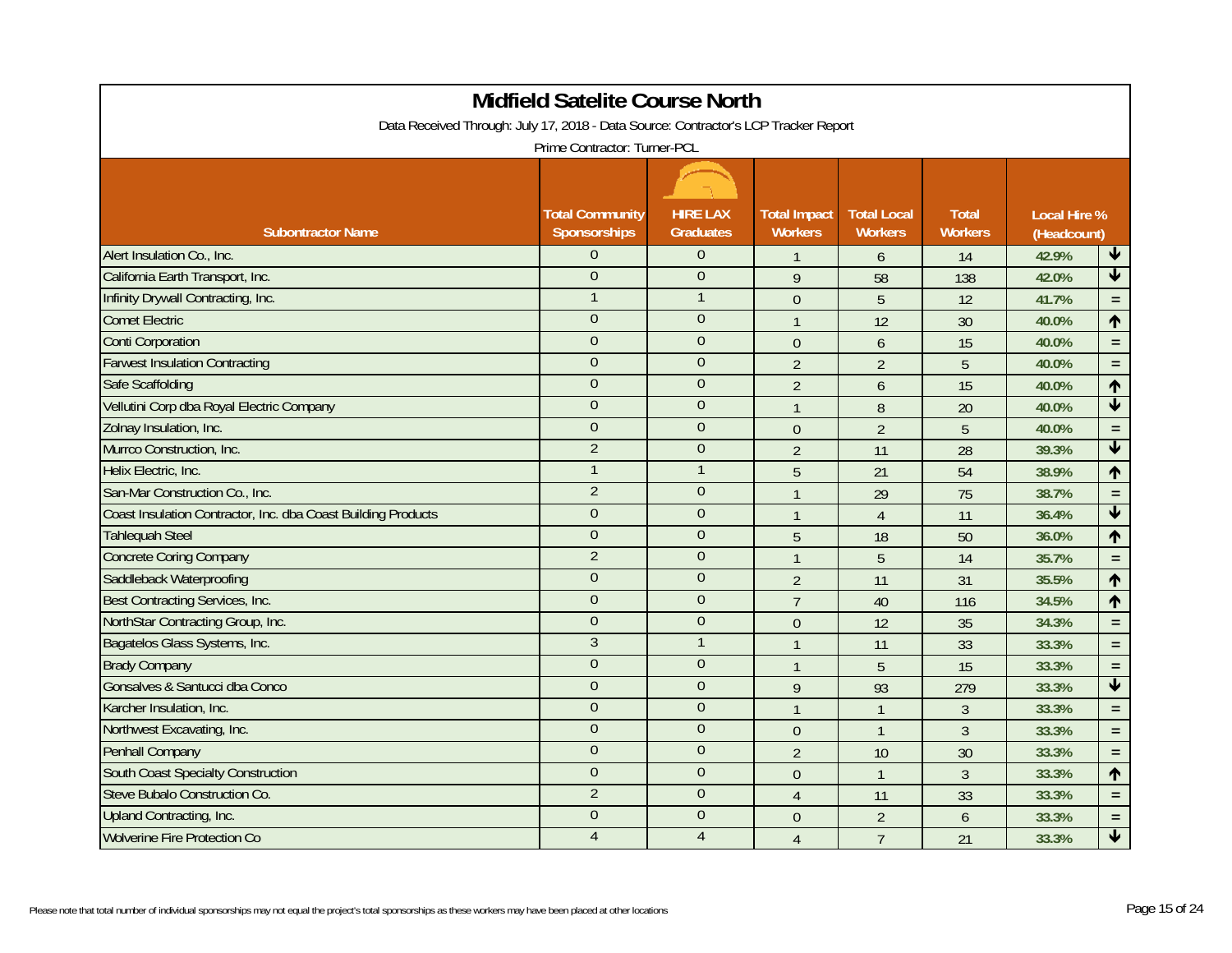| Midfield Satelite Course North                                                      |                                               |                                     |                                       |                                      |                                |                                    |                         |  |  |
|-------------------------------------------------------------------------------------|-----------------------------------------------|-------------------------------------|---------------------------------------|--------------------------------------|--------------------------------|------------------------------------|-------------------------|--|--|
| Data Received Through: July 17, 2018 - Data Source: Contractor's LCP Tracker Report |                                               |                                     |                                       |                                      |                                |                                    |                         |  |  |
| Prime Contractor: Turner-PCL                                                        |                                               |                                     |                                       |                                      |                                |                                    |                         |  |  |
|                                                                                     |                                               |                                     |                                       |                                      |                                |                                    |                         |  |  |
| <b>Subontractor Name</b>                                                            | <b>Total Community</b><br><b>Sponsorships</b> | <b>HIRE LAX</b><br><b>Graduates</b> | <b>Total Impact</b><br><b>Workers</b> | <b>Total Local</b><br><b>Workers</b> | <b>Total</b><br><b>Workers</b> | <b>Local Hire %</b><br>(Headcount) |                         |  |  |
| Mike Zarp, Inc.                                                                     | $\Omega$                                      | $\mathbf{0}$                        | $\overline{2}$                        | 9                                    | 28                             | 32.1%                              | $\blacklozenge$         |  |  |
| RJ&J Construction, Inc.                                                             | $\overline{0}$                                | $\overline{0}$                      | $\overline{3}$                        | 9                                    | 28                             | 32.1%                              | ↑                       |  |  |
| Crown Fence Co.                                                                     | $\overline{0}$                                | $\theta$                            | $\overline{1}$                        | 13                                   | 41                             | 31.7%                              | $\equiv$                |  |  |
| Malcolm Drilling Co., Inc.                                                          | $\overline{0}$                                | $\theta$                            | $\overline{4}$                        | 19                                   | 62                             | 30.6%                              | $\equiv$                |  |  |
| <b>Martinez Steel Corporation</b>                                                   | $\overline{0}$                                | $\overline{0}$                      | $\mathbf{0}$                          | 11                                   | 36                             | 30.6%                              | $\uparrow$              |  |  |
| Borbon, Inc.                                                                        | $\overline{0}$                                | $\theta$                            | $\overline{2}$                        | 3                                    | 10                             | 30.0%                              | 个                       |  |  |
| Bryton Engineering & Grading, Inc. dba Premiere                                     | $\Omega$                                      | $\overline{0}$                      | $\mathbf{1}$                          | $\boldsymbol{6}$                     | 20                             | 30.0%                              | $\uparrow$              |  |  |
| <b>Gerdau Reinforcing Steel</b>                                                     | $\overline{4}$                                | $\Omega$                            | $\overline{7}$                        | 38                                   | 128                            | 29.7%                              | $\blacktriangledown$    |  |  |
| <b>Griffith Company</b>                                                             | $\overline{2}$                                | $\overline{0}$                      | 9                                     | 51                                   | 172                            | 29.7%                              | $\equiv$                |  |  |
| <b>Granite Construction Company</b>                                                 | $\mathfrak{Z}$                                | $\theta$                            | 17                                    | 74                                   | 255                            | 29.0%                              | $\equiv$                |  |  |
| <b>Anning-Johnson Company</b>                                                       |                                               | $\Omega$                            | $\overline{3}$                        | 8                                    | 28                             | 28.6%                              | $\uparrow$              |  |  |
| <b>Limbach Company LC</b>                                                           | $\overline{0}$                                | $\theta$                            | 5                                     | 24                                   | 84                             | 28.6%                              | $\equiv$                |  |  |
| Machado & Sons Construction, Inc.                                                   | $\overline{0}$                                | $\overline{0}$                      | $\mathbf{1}$                          | $\overline{2}$                       | 7                              | 28.6%                              | $\equiv$                |  |  |
| Allied Steel Co., Inc.                                                              |                                               | $\mathbf{1}$                        | $\overline{4}$                        | 15                                   | 54                             | 27.8%                              | $\equiv$                |  |  |
| <b>Schuff Steel</b>                                                                 | $\overline{4}$                                | $\mathbf{1}$                        | 5                                     | 29                                   | 105                            | 27.6%                              | $\uparrow$              |  |  |
| Conco Pumping, Inc.                                                                 |                                               | $\theta$                            | $\overline{1}$                        | 6                                    | 22                             | 27.3%                              | $\equiv$                |  |  |
| Performance Contracting, Inc.                                                       | $\overline{0}$                                | $\theta$                            | $\overline{4}$                        | 17                                   | 63                             | 27.0%                              | $\uparrow$              |  |  |
| <b>NOR-CAL Pipeline Services</b>                                                    | $\overline{0}$                                | $\theta$                            | $\overline{1}$                        | 9                                    | 34                             | 26.5%                              | $\equiv$                |  |  |
| McGuire Contracting, Inc.                                                           | $\overline{2}$                                | $\mathbf{1}$                        | $\overline{3}$                        | 33                                   | 128                            | 25.8%                              | $\overline{\textbf{t}}$ |  |  |
| A Power Sweeping, Inc.                                                              | $\overline{0}$                                | $\Omega$                            | $\overline{0}$                        | $\mathbf{1}$                         | $\overline{4}$                 | 25.0%                              | $\equiv$                |  |  |
| Crown Corr, Inc.                                                                    | $\overline{0}$                                | $\overline{0}$                      | $\overline{1}$                        | $\overline{3}$                       | 12                             | 25.0%                              | $\equiv$                |  |  |
| Kellar Sweeping, Inc.                                                               | $\Omega$                                      | $\Omega$                            | $\theta$                              | $\mathbf{1}$                         | $\overline{4}$                 | 25.0%                              | $\equiv$                |  |  |
| Martin Bros./Marcowall, Inc.                                                        | $\boldsymbol{0}$                              | $\boldsymbol{0}$                    | $\overline{1}$                        | $\overline{1}$                       | $\overline{4}$                 | 25.0%                              | $\equiv$                |  |  |
| <b>Orange County Plastering Company</b>                                             |                                               | $\mathbf{1}$                        | 5                                     | 9                                    | 36                             | 25.0%                              | $\overline{\textbf{v}}$ |  |  |
| <b>PG Cutting Services</b>                                                          |                                               | $\Omega$                            | $\mathbf{0}$                          | $\overline{2}$                       | $\boldsymbol{8}$               | 25.0%                              | $\equiv$                |  |  |
| Southwest Steel of California, Inc.                                                 | $\overline{0}$                                | $\theta$                            | $\overline{0}$                        | $\overline{4}$                       | 16                             | 25.0%                              | $\uparrow$              |  |  |
| <b>TechCorr USA Management, LLC</b>                                                 | $\overline{0}$                                | $\theta$                            | $\theta$                              | $\mathbf{1}$                         | $\overline{4}$                 | 25.0%                              | $\uparrow$              |  |  |
| TeraBand Technologies, Inc.                                                         | $\overline{0}$                                | $\overline{0}$                      | $\overline{0}$                        | $\overline{4}$                       | 16                             | 25.0%                              | $\overline{\textbf{v}}$ |  |  |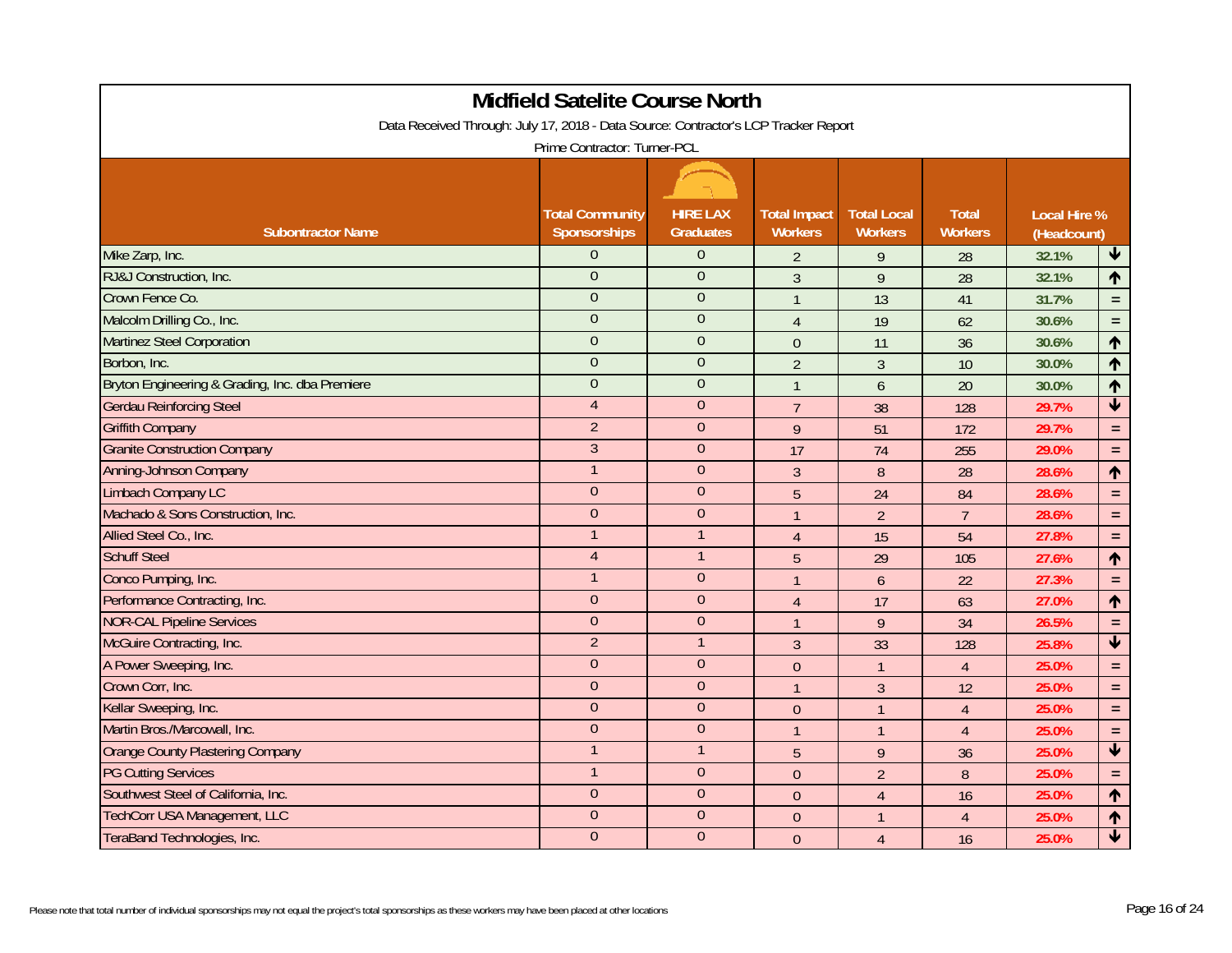|                                                                                     | Midfield Satelite Course North         |                                     |                                       |                                      |                                |                             |                         |  |  |
|-------------------------------------------------------------------------------------|----------------------------------------|-------------------------------------|---------------------------------------|--------------------------------------|--------------------------------|-----------------------------|-------------------------|--|--|
| Data Received Through: July 17, 2018 - Data Source: Contractor's LCP Tracker Report |                                        |                                     |                                       |                                      |                                |                             |                         |  |  |
| Prime Contractor: Turner-PCL                                                        |                                        |                                     |                                       |                                      |                                |                             |                         |  |  |
|                                                                                     |                                        |                                     |                                       |                                      |                                |                             |                         |  |  |
| <b>Subontractor Name</b>                                                            | <b>Total Community</b><br>Sponsorships | <b>HIRE LAX</b><br><b>Graduates</b> | <b>Total Impact</b><br><b>Workers</b> | <b>Total Local</b><br><b>Workers</b> | <b>Total</b><br><b>Workers</b> | Local Hire %<br>(Headcount) |                         |  |  |
| Throop Lightweight Fill, Inc.                                                       | $\Omega$                               | $\mathbf{0}$                        | $\theta$                              |                                      | $\overline{4}$                 | 25.0%                       | $\equiv$                |  |  |
| Pan-Pacific Mechanical                                                              | $\overline{0}$                         | $\overline{0}$                      | $\overline{0}$                        | 3                                    | 13                             | 23.1%                       | $\equiv$                |  |  |
| <b>Shoring Engineers</b>                                                            | $\Omega$                               | $\theta$                            | $\overline{1}$                        | 25                                   | 112                            | 22.3%                       | $\equiv$                |  |  |
| Commercial Scaffolding of CA, Inc.                                                  | $\overline{0}$                         | $\theta$                            | $\mathbf{0}$                          | $\overline{4}$                       | 19                             | 21.1%                       | $\equiv$                |  |  |
| <b>Applied Engineering Concepts</b>                                                 | $\overline{0}$                         | $\mathbf{0}$                        | $\theta$                              | $\mathbf{1}$                         | 5                              | 20.0%                       | <b>NEW</b>              |  |  |
| Bill Carr Surveys, Inc.                                                             | $\overline{0}$                         | $\theta$                            | $\mathbf{0}$                          | $\mathbf{1}$                         | 5                              | 20.0%                       | $\equiv$                |  |  |
| Merli Concrete Pumping                                                              | $\Omega$                               | $\theta$                            | $\theta$                              | $\overline{3}$                       | 15                             | 20.0%                       | $\equiv$                |  |  |
| <b>Otis Elevator Company</b>                                                        | $\overline{0}$                         | $\overline{0}$                      | $\overline{1}$                        | 12                                   | 63                             | 19.0%                       | $\overline{\textbf{r}}$ |  |  |
| <b>Blois Construction, Inc.</b>                                                     | $\mathbf{1}$                           | $\overline{0}$                      | $\overline{1}$                        | $\overline{7}$                       | 38                             | 18.4%                       | $\equiv$                |  |  |
| Bigge Crane and Rigging Co.                                                         | $\overline{0}$                         | $\mathbf{0}$                        | $\overline{2}$                        | $\overline{3}$                       | 17                             | 17.6%                       | $\equiv$                |  |  |
| GeoDesign, Inc.                                                                     | $\overline{0}$                         | $\overline{0}$                      | $\mathbf{1}$                          | $\overline{2}$                       | 12                             | 16.7%                       | $\equiv$                |  |  |
| Karcher Interiors Systems, Inc.                                                     | $\overline{0}$                         | $\theta$                            | $\overline{1}$                        | $\overline{1}$                       | $\mathfrak b$                  | 16.7%                       | $\equiv$                |  |  |
| Vertical Access, Inc.                                                               | $\overline{0}$                         | $\overline{0}$                      | $\overline{1}$                        | 6                                    | 39                             | 15.4%                       | $\blacktriangledown$    |  |  |
| Martin Integrated                                                                   | $\overline{0}$                         | $\overline{0}$                      | $\pmb{0}$                             | $\overline{2}$                       | 14                             | 14.3%                       | $\overline{\textbf{v}}$ |  |  |
| <b>RR Leonard Company</b>                                                           | $\overline{0}$                         | $\theta$                            | $\mathbf{0}$                          | $\overline{1}$                       | $\overline{7}$                 | 14.3%                       | $\equiv$                |  |  |
| Sterndahl Enterprises, Inc.                                                         | $\overline{0}$                         | $\theta$                            | $\overline{2}$                        | 5                                    | 35                             | 14.3%                       | $\equiv$                |  |  |
| <b>Austin Enterprise</b>                                                            | $\overline{0}$                         | $\overline{0}$                      | $\theta$                              | $\mathfrak{Z}$                       | 22                             | 13.6%                       | $\overline{\textbf{t}}$ |  |  |
| RJ Lalonde, Inc.                                                                    | $\overline{0}$                         | $\mathbf{0}$                        | $\overline{2}$                        | $\overline{2}$                       | 15                             | 13.3%                       | $\equiv$                |  |  |
| Traffic Management, Inc.                                                            | $\Omega$                               | $\theta$                            | $\mathbf{0}$                          | $\overline{2}$                       | 15                             | 13.3%                       | $\uparrow$              |  |  |
| Ampco North, Inc.                                                                   | $\overline{0}$                         | $\theta$                            | $\mathbf{0}$                          | $\overline{1}$                       | 8                              | 12.5%                       | $\equiv$                |  |  |
| Pfeiler & Associates Engineers, Inc.                                                | $\Omega$                               | $\theta$                            | $\theta$                              | $\overline{2}$                       | 16                             | 12.5%                       | $\equiv$                |  |  |
| RMA Group, Inc.                                                                     | $\overline{0}$                         | $\overline{0}$                      | $\overline{1}$                        | $\mathfrak{Z}$                       | 24                             | 12.5%                       | $\uparrow$              |  |  |
| Savala Equipment Company, Inc.                                                      | $\overline{0}$                         | $\overline{0}$                      | $\theta$                              | $\overline{2}$                       | 20                             | 10.0%                       | $\uparrow$              |  |  |
| <b>LNA Concrete Structures, Inc.</b>                                                | $\overline{0}$                         | $\theta$                            | $\theta$                              | $\mathbf{1}$                         | 11                             | 9.1%                        | $\equiv$                |  |  |
| Doty Bros. Construction Co.                                                         | $\Omega$                               | $\theta$                            | $\overline{1}$                        | $\mathbf{1}$                         | 12                             | 8.3%                        | $\equiv$                |  |  |
| Muhlhauser Steel, Inc.                                                              | $\Omega$                               | $\theta$                            | $\theta$                              | $\overline{2}$                       | 24                             | 8.3%                        | $\overline{\textbf{t}}$ |  |  |
| <b>Maxim Crane Works</b>                                                            | $\overline{0}$                         | $\overline{0}$                      | $\overline{1}$                        | $\mathbf{1}$                         | 14                             | 7.1%                        | $\equiv$                |  |  |
| United Riggers & Erectors, Inc.                                                     | $\overline{0}$                         | $\mathbf{0}$                        | $\theta$                              | $\mathbf{1}$                         | 15                             | 6.7%                        | $\equiv$                |  |  |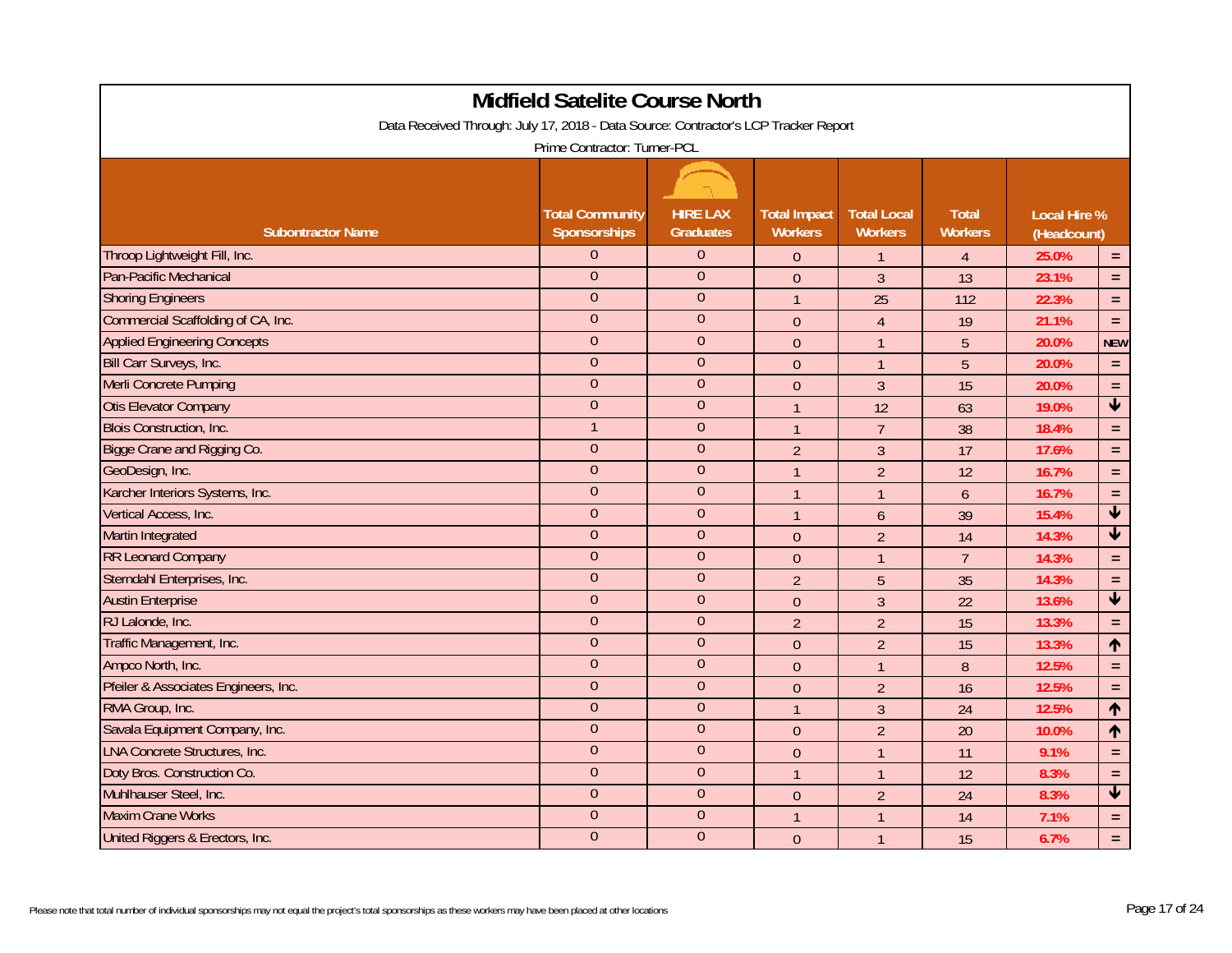|                                                                                     | <b>Midfield Satelite Course North</b>  |                                     |                                       |                                      |                                |                                    |                 |  |  |
|-------------------------------------------------------------------------------------|----------------------------------------|-------------------------------------|---------------------------------------|--------------------------------------|--------------------------------|------------------------------------|-----------------|--|--|
| Data Received Through: July 17, 2018 - Data Source: Contractor's LCP Tracker Report |                                        |                                     |                                       |                                      |                                |                                    |                 |  |  |
| Prime Contractor: Turner-PCL                                                        |                                        |                                     |                                       |                                      |                                |                                    |                 |  |  |
|                                                                                     |                                        |                                     |                                       |                                      |                                |                                    |                 |  |  |
| <b>Subontractor Name</b>                                                            | <b>Total Community</b><br>Sponsorships | <b>HIRE LAX</b><br><b>Graduates</b> | <b>Total Impact</b><br><b>Workers</b> | <b>Total Local</b><br><b>Workers</b> | <b>Total</b><br><b>Workers</b> | <b>Local Hire %</b><br>(Headcount) |                 |  |  |
| <b>Bragg Crane Service</b>                                                          | $\overline{0}$                         | $\overline{0}$                      | $\Omega$                              | $\overline{2}$                       | 32                             | 6.3%                               | $\blacklozenge$ |  |  |
| Murray Company                                                                      | $\Omega$                               | $\Omega$                            | $\overline{0}$                        | $\mathbf{1}$                         | 33                             | 3.0%                               | $\equiv$        |  |  |
| <b>Addison Equipment Rental</b>                                                     | $\theta$                               | $\mathbf{0}$                        | $\theta$                              | $\theta$                             | $\overline{2}$                 | 0.0%                               | $\equiv$        |  |  |
| Antigo Construction, Inc.                                                           | $\overline{0}$                         | $\overline{0}$                      | $\mathbf{0}$                          | $\theta$                             | $\overline{2}$                 | 0.0%                               | $\equiv$        |  |  |
| ARS Construction Services, Inc. dba Concrete Cutting IntL.                          | $\theta$                               | $\theta$                            | $\boldsymbol{0}$                      | $\theta$                             | $\overline{2}$                 | 0.0%                               | $\equiv$        |  |  |
| Ayala Boring, Inc.                                                                  | $\overline{0}$                         | $\Omega$                            | $\overline{0}$                        | $\overline{0}$                       | 9                              | 0.0%                               | $\equiv$        |  |  |
| <b>BHC Crane, LLC</b>                                                               | $\overline{0}$                         | $\overline{0}$                      | $\overline{0}$                        | $\theta$                             | 16                             | 0.0%                               | $\equiv$        |  |  |
| <b>Bielski Specialty Services, Inc.</b>                                             | $\overline{0}$                         | $\mathbf{0}$                        | $\overline{0}$                        | $\theta$                             | $\mathfrak{Z}$                 | 0.0%                               | <b>NEW</b>      |  |  |
| Cascade Drilling, LP                                                                | $\overline{0}$                         | $\overline{0}$                      | $\overline{0}$                        | $\theta$                             | 5                              | 0.0%                               | $\equiv$        |  |  |
| Century Sweeping, Inc.                                                              | $\overline{0}$                         | $\mathbf{0}$                        | $\theta$                              | $\theta$                             | $\overline{3}$                 | 0.0%                               | $\equiv$        |  |  |
| Cindy Trump Inc., dba Lindy's Cold Planing                                          | $\theta$                               | $\mathbf{0}$                        | $\overline{0}$                        | $\theta$                             | $\overline{2}$                 | 0.0%                               | $\equiv$        |  |  |
| <b>Connor Concrete Cutting and Coring</b>                                           | $\theta$                               | $\mathbf{0}$                        | $\theta$                              | $\overline{0}$                       | $\overline{5}$                 | 0.0%                               | $\equiv$        |  |  |
| Crane Rental Service, Inc.                                                          | $\overline{0}$                         | $\overline{0}$                      | $\mathbf{0}$                          | $\theta$                             | 31                             | 0.0%                               | $\equiv$        |  |  |
| Dean's Certified Welding, Inc.                                                      | $\overline{0}$                         | $\overline{0}$                      | $\mathbf{0}$                          | $\overline{0}$                       | 10                             | 0.0%                               | $\equiv$        |  |  |
| FasTrack Rentals, Inc.                                                              | $\overline{0}$                         | $\theta$                            | $\overline{0}$                        | $\theta$                             | $\overline{2}$                 | 0.0%                               | $\equiv$        |  |  |
| Fine Grade Equipment, Inc.                                                          | $\Omega$                               | $\overline{0}$                      | $\overline{0}$                        | $\overline{0}$                       | $\overline{6}$                 | 0.0%                               | $\equiv$        |  |  |
| G&F Concrete Cutting, Inc.                                                          | $\theta$                               | $\theta$                            | $\overline{0}$                        | $\theta$                             | $\mathbf{1}$                   | 0.0%                               | $\equiv$        |  |  |
| Golden State Boring & Pipe Jacking, Inc.                                            | $\overline{0}$                         | $\overline{0}$                      | $\overline{0}$                        | $\theta$                             | $\overline{4}$                 | 0.0%                               | $\equiv$        |  |  |
| <b>Griffin Contract Dewatering, LLC</b>                                             | $\overline{0}$                         | $\theta$                            | $\overline{0}$                        | $\theta$                             | $\overline{4}$                 | 0.0%                               | $\equiv$        |  |  |
| Koppl Pipeline Services, Inc.                                                       | $\overline{0}$                         | $\mathbf{0}$                        | $\overline{0}$                        | $\theta$                             | $\overline{4}$                 | 0.0%                               | $\equiv$        |  |  |
| MB Professional Service, Inc.                                                       | $\overline{0}$                         | $\overline{0}$                      | $\overline{0}$                        | $\theta$                             | 5                              | 0.0%                               | $\equiv$        |  |  |
| McDonough Construction Rentals, Inc.                                                | $\Omega$                               | $\Omega$                            | $\theta$                              | $\overline{0}$                       | 8                              | 0.0%                               | $\equiv$        |  |  |
| Mr. Crane, Inc.                                                                     | $\boldsymbol{0}$                       | $\pmb{0}$                           | $\mathbf{0}$                          | $\theta$                             | 12                             | 0.0%                               | $\equiv$        |  |  |
| Reliable Construction Services, LLC                                                 | $\theta$                               | $\theta$                            | $\overline{0}$                        | $\overline{0}$                       | $\boldsymbol{8}$               | 0.0%                               | <b>NEW</b>      |  |  |
| Rouch Rebar, Inc.                                                                   | $\overline{0}$                         | $\overline{0}$                      | $\theta$                              | $\theta$                             | $\mathfrak{Z}$                 | 0.0%                               | $\equiv$        |  |  |
| Signature Flooring, Inc.                                                            | $\overline{0}$                         | $\theta$                            | $\overline{0}$                        | $\mathbf{0}$                         | $\mathbf{1}$                   | 0.0%                               | <b>NEW</b>      |  |  |
| Socal Pacific Construction Corp. dba National Coating & Lining Co.                  | $\theta$                               | $\theta$                            | $\overline{0}$                        | $\theta$                             | 5                              | 0.0%                               | $\equiv$        |  |  |
| Ultra Welding, Inc.                                                                 | $\overline{0}$                         | $\overline{0}$                      | $\overline{0}$                        | $\overline{0}$                       | $\mathfrak b$                  | 0.0%                               | $\equiv$        |  |  |